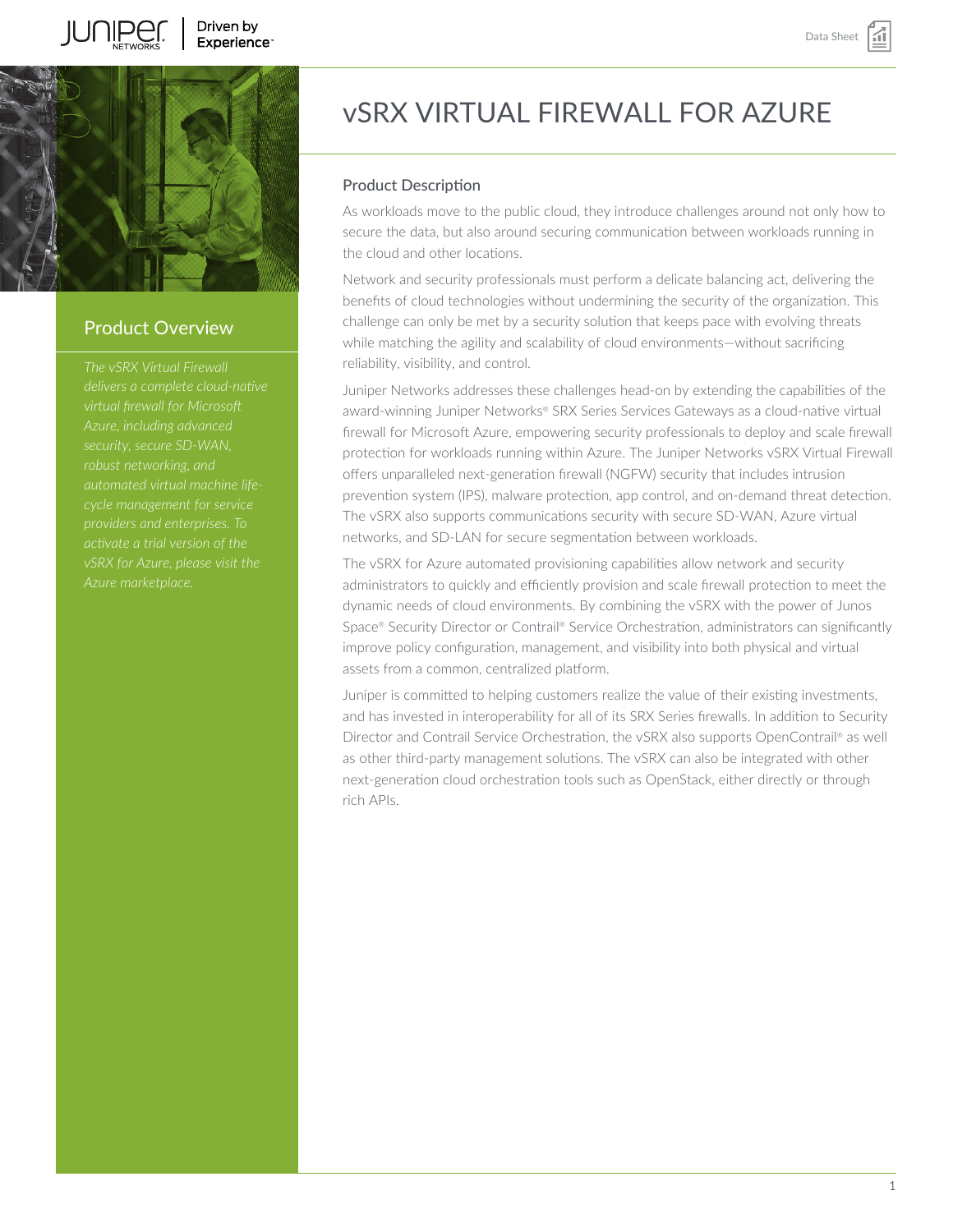In addition to public cloud and traditional virtualization use cases, the vSRX allows service providers and enterprises to deploy a secure SD-WAN fabric with edge defenses that are adaptable to any site's individual needs, while also providing the flexibility to defend virtualized and service-oriented applications wherever they exist throughout the network.

Security Director can manage up to 25,000 SRX Series firewalls whether physical, virtual, or containerized—from a single management instance. This allows organizations to use a single platform to manage, automate, and orchestrate network security, virtualization, and interconnectivity, from endpoint to edge and every cloud in between.

# Architecture and Key Components Secure Connectivity

The vSRX on Azure can secure communications between workloads running in different virtual networks and/or an on-premises data center. The vSRX VPN capability allows for secure connectivity between virtual network peering in the same Azure region and global virtual network peering across Azure regions. This allows the vSRX to offer secure connectivity between Azure virtual networks without having to send data flows over the Internet, which minimizes cost, latency, and availability concerns.

vSRX Virtual Firewall can make use of multiple connectivity options to securely connect sites—whether virtual or physical—to the enterprise WAN fabric. Secure connectivity can be extended to include other data centers (such as collocation of third-party cloud deployments) that may need to securely communicate with the cloud workloads.

#### Secure SD-WAN

To access applications hosted in the Azure cloud, branch offices traditionally leverage connections back through corporate campus locations and then access the applications in Azure. In this situation, secure SD-WAN can be deployed at the branch and use vSRX on Azure to activate a more optimized solution for connectivity that goes directly to Azure, bypassing the need to access cloud applications through the campus network.

A vSRX deployed in Azure can act as an SD-WAN spoke or hub, offering secure access between campus and branch locations and Azure directly as part of a larger SD-WAN deployment. It can also act as the SD-WAN hub where it provides secure access to cloud resources hosted in Azure, becoming the central point for regionally based Internet breakouts. This allows vSRX on Azure to not only secure workloads, but also provide secure SD-WAN connectivity that fits changing business needs.

#### Workload Protection

Firewalls protect workloads, but not all firewalls are created equal. With vSRX on Azure, customers can ensure policies are consistently deployed across their entire network, whether those workloads operate on premises, in the public cloud, or at the edge. Customers already using SRX Series firewalls in their networks can easily extend those policies to vSRX Virtual Firewall operating in the public cloud or elsewhere.

vSRX supports the creation and deployment of firewall policies using metadata tags, which facilitates security automation and reduces the number of rules required during initial implementation or ongoing maintenance. This metadata gives security administrators greater visibility by providing a full network view based on the metadata tags, meaning they are no longer limited to IP address-based rule management and filtering.

In addition to policy enforcement, the vSRX provides advanced security services, including IPS, antivirus, and anti-malware, to identify and block advanced threats targeting workloads hosted in the Azure cloud.

#### Workload Segmentation

To secure communication and ensure workload segmentation on Azure, the vSRX can be deployed to enforce policies regarding which communications should be allowed between workload segments. The vSRX facilitates granular network segmentation and control by applying security policies at the virtualized workload level. From a security perspective, the more granular level at which a threat can be blocked, the more effective it will be containing the threat's propagation.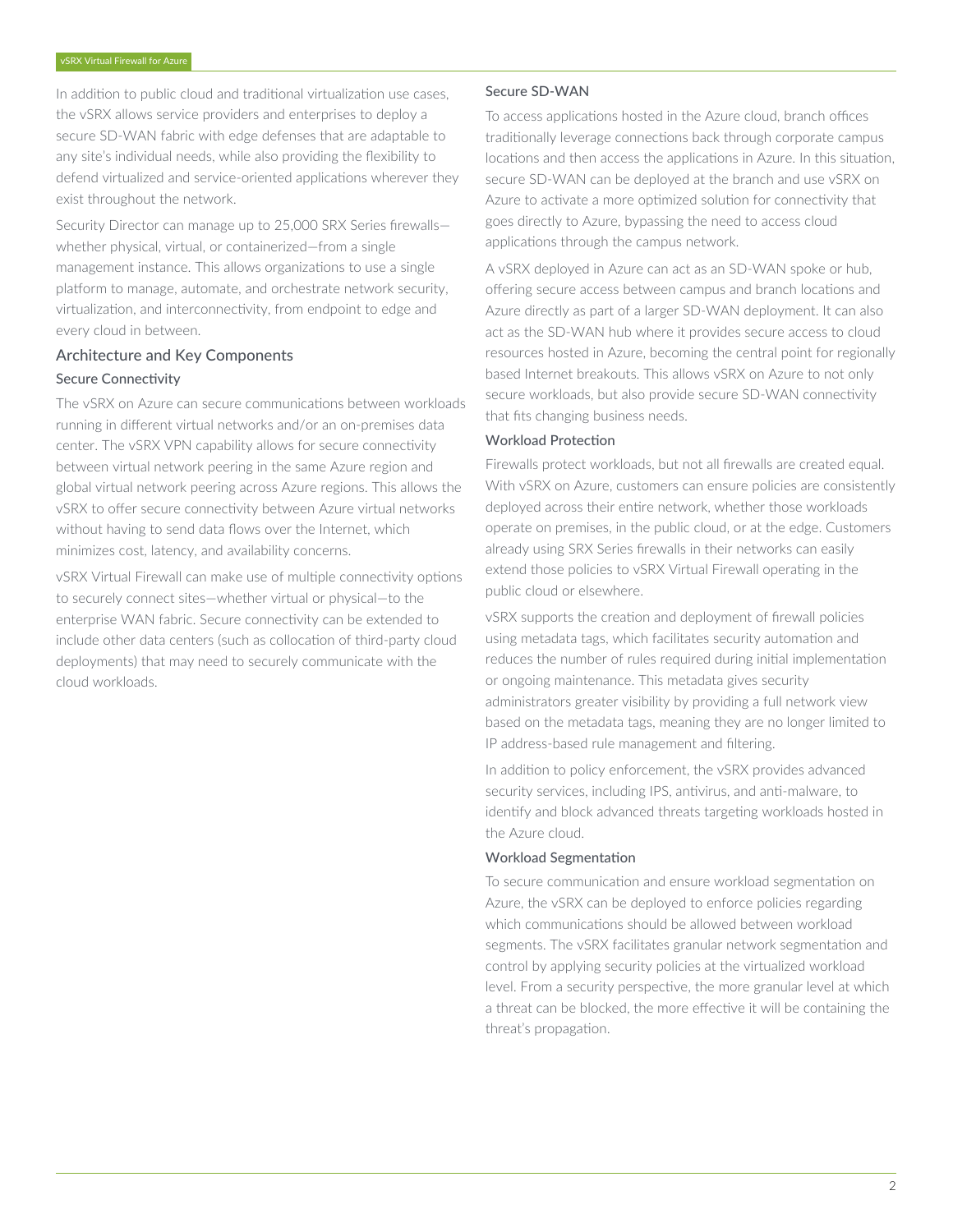

*Figure 1. vSRX to secure workloads in Azure*

# Features and Benefits

Table 1. vSRX Features and Benefits for Azure

| <b>Feature</b>                                                 | <b>Feature Description</b>                                                                                                                                                                                                                                                                                                                                        | <b>Benefit</b>                                                                                                                                                 |
|----------------------------------------------------------------|-------------------------------------------------------------------------------------------------------------------------------------------------------------------------------------------------------------------------------------------------------------------------------------------------------------------------------------------------------------------|----------------------------------------------------------------------------------------------------------------------------------------------------------------|
| Scalable hardware<br>support                                   | Allows you to start with 4 CPU cores and 14 GB of memory and scale up to 16 cores and 56 GB<br>memory                                                                                                                                                                                                                                                             | Provides a flexible and scalable hardware footprint to support<br>your needs now and into the future as traffic grows                                          |
| Metadata-based<br>firewall policies                            | Allows administrators to leverage the power of Dynamic Address Group functionality on the vSRX to<br>create object metadata-based user-intent firewall policies                                                                                                                                                                                                   | Simplifies policy creation as well as maintenance workflows by<br>allowing firewall policies to be enabled or disabled based on<br>metadata such as Azure tags |
| <b>Flexible licensing</b>                                      | Supports both pay-as-you-go (PAYG) and bring-your-own-license (BYOL) options                                                                                                                                                                                                                                                                                      | Provides flexible license and purchase options to secure<br>workloads in Azure and connectivity between your data center<br>and Azure                          |
| <b>Azure Load Balancer</b>                                     | Provides traffic distribution or load balancing to a pool of vSRX virtual firewalls deployed in Azure                                                                                                                                                                                                                                                             | Increases the capacity and performance of vSRX firewalls<br>deploved in Azure                                                                                  |
| Microsoft Azure Key<br>Vault hardware<br>security module (HSM) | • Allows the vSRX to use SHA256-bit encryption to hash the current configuration file<br>• Encrypts the device primary password used to encrypt data at rest on the vSRX<br>• Ensures that key pairs are generated and stored In the Azure Key Vault. The private key is no<br>longer stored on the vSRX, only the public key is stored and encrypted on the vSRX | Reduces risk and improves security by securely encrypting the<br>data at rest on the vSRX running in Azure                                                     |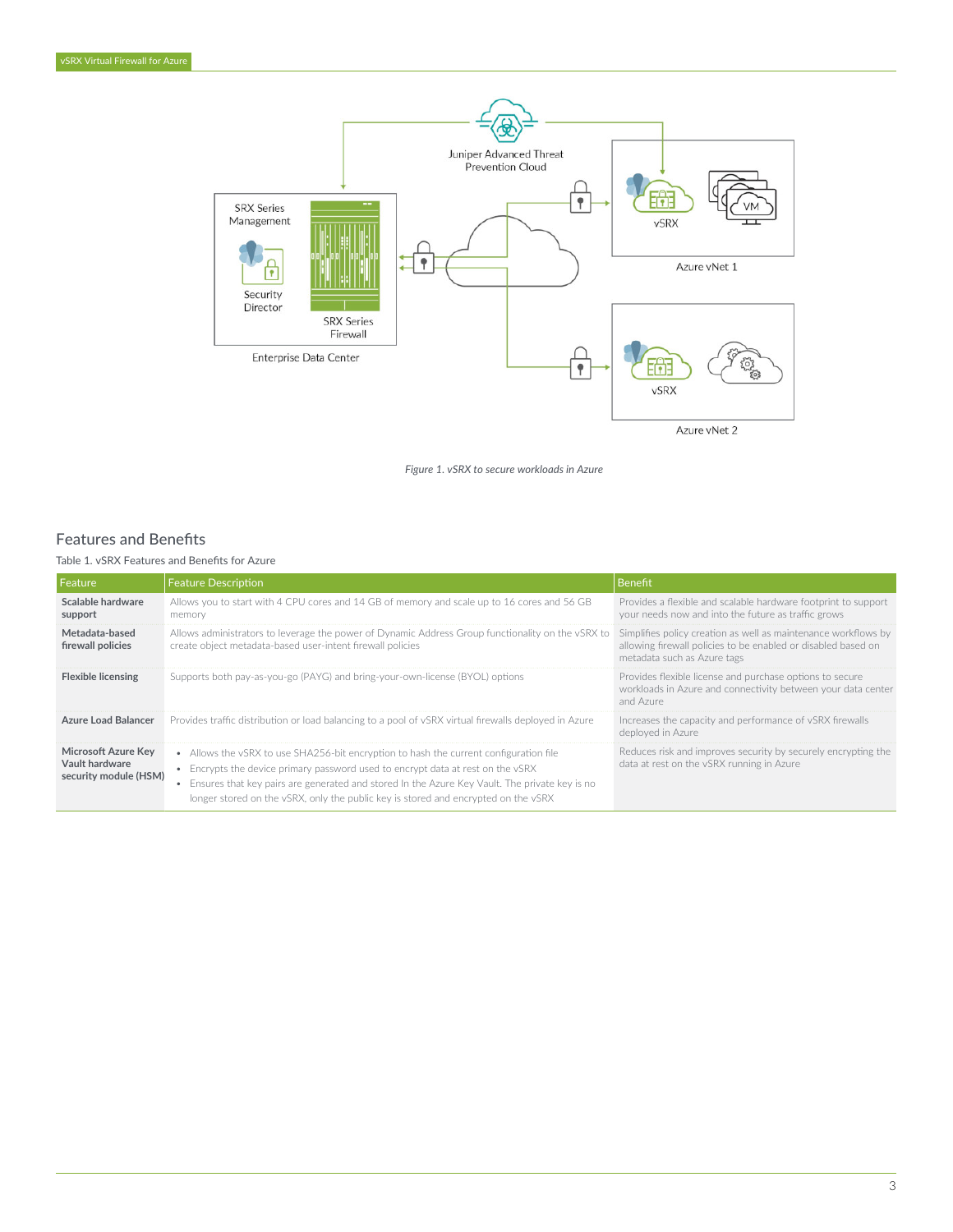## Advanced Security Services

Implementing nonintegrated legacy systems built around traditional firewalls and individual standalone appliances and software is no longer enough to protect against today's sophisticated attacks. Juniper's advanced security suite enables users to deploy multiple technologies to meet the unique and evolving needs of modern organizations and the constantly changing threat landscape. Realtime updates ensure that technologies, policies, and other security measures are always current.

The vSRX for Azure delivers a versatile and powerful set of advanced security services, including IPS, malware protection, app control, and content security.

#### Intrusion Prevention System

IPS for vSRX for Azure controls access to IT networks, protecting systems from attack by inspecting data and taking actions such as blocking attacks as they are developing or creating a series of rules in the firewall. IPS tightly integrates Juniper's applications security features with the network infrastructure to further mitigate threats and defend against a wide range of attacks and vulnerabilities.

#### Juniper Advanced Threat Prevention

Juniper Advanced Threat Prevention integrates with the vSRX for Azure to provide dynamic, automated protection against known malware and advanced zero-day threats, resulting in nearly instantaneous responses.

#### Application Visibility and Control with AppSecure

Juniper Networks AppSecure is a next-generation application security suite, delivering threat visibility, protection, enforcement, and control. This optional feature delivers powerful visibility and ongoing application tracking. With open signatures, unique application sets can be monitored, measured, and controlled to closely align with the organization's business priorities.

### Content Security

The vSRX for Azure includes comprehensive content security against malware, viruses, phishing attacks, spam, and other threats with best-in-class antivirus, antispam, Web filtering, and content filtering features.

### Juniper Secure Connect

Juniper Secure Connect is a highly flexible SSL VPN application which provides secure access to corporate and cloud resources for employees working away from protected resources. This SSL VPN app is available for the most common operating systems and offers adaptable connectivity to any device anywhere, reducing risk by extending visibility and enforcement from users to the cloud.

#### **Specifications**

Table 2. vSRX on Azure Instance Types

| Azure instance type | Standard DS3 v2 | Standard DS4 v21 | Standard DS5 v2 |
|---------------------|-----------------|------------------|-----------------|
| vCPU cores          |                 |                  |                 |
| Memory              | .4 GB           | 28 GB            | 56 GB           |

For a full list of Azure instance types supported, please visit [https://www.juniper.net/documentation/us/en/software/vsrx/vsrx](https://www.juniper.net/documentation/us/en/software/vsrx/vsrx-consolidated-deployment-guide/index.html)[consolidated-deployment-guide/index.html](https://www.juniper.net/documentation/us/en/software/vsrx/vsrx-consolidated-deployment-guide/index.html).